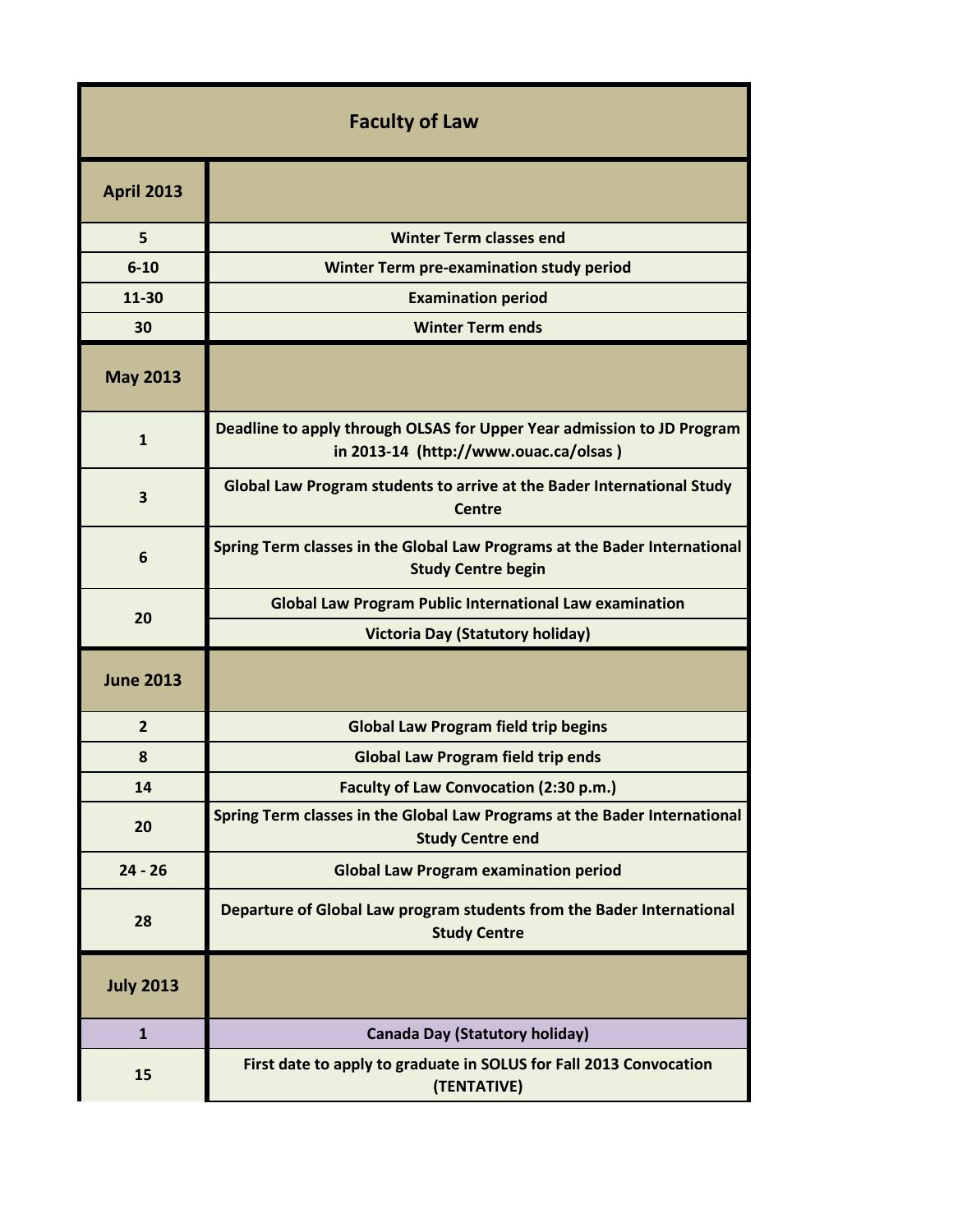| $22 - 26$                | Special and supplemental examination period for Winter 2013 term<br>courses                                                                                                                                                |
|--------------------------|----------------------------------------------------------------------------------------------------------------------------------------------------------------------------------------------------------------------------|
| August 2013              |                                                                                                                                                                                                                            |
| 5                        | <b>Civic Holiday</b>                                                                                                                                                                                                       |
| 26                       | Returning students may begin to pick up Photo ID validation stickers                                                                                                                                                       |
| 27                       | Deadline to make Alternative Payment Arrangement in time for Sept. 1st<br>deadline for payment of tuition and Student Assistance Levy and<br>outstanding debts<br>(http://www.queensu.ca/registrar/aboutus/forms/APA.html) |
| <b>September</b><br>2013 |                                                                                                                                                                                                                            |
| $\mathbf{1}$             | Deadline for full payment of tuition, Student Assistance Levy (SAL) and<br>outstanding debts                                                                                                                               |
| $\overline{2}$           | Labour Day (University closed)                                                                                                                                                                                             |
| $\overline{2}$           | <b>Orientation evening activities begin</b>                                                                                                                                                                                |
|                          | Fall term classes begin for upper-year law students                                                                                                                                                                        |
| 3                        | Faculty of Law verification of enrolment and Photo ID for new students                                                                                                                                                     |
|                          | Open enrolment period for adding / dropping fall and winter term JD<br>courses begins                                                                                                                                      |
| $\overline{\mathbf{4}}$  | Mini classes for first year JD courses                                                                                                                                                                                     |
| 5                        | Regular classes commence for first-year JD courses                                                                                                                                                                         |
| 9                        | Last date to add fall term upper-year JD courses                                                                                                                                                                           |
| 10                       | Last date to drop fall term upper-year JD courses                                                                                                                                                                          |
| 30                       | Deadline for payment of residence, UHIP and student actiivty fees; after<br>this date, a monthly service charge will be assessed on any outstanding<br>balance owing                                                       |
| October 2013             |                                                                                                                                                                                                                            |
| 14                       | <b>Thanksgiving Day (University closed)</b>                                                                                                                                                                                |
| 16                       | <b>University Day (Classes not cancelled)</b>                                                                                                                                                                              |
| 25                       | Deadline to apply for admission to Global Law Programs at the Bader<br><b>International Study Centre for Spring 2014 term</b>                                                                                              |
| <b>November</b><br>2013  |                                                                                                                                                                                                                            |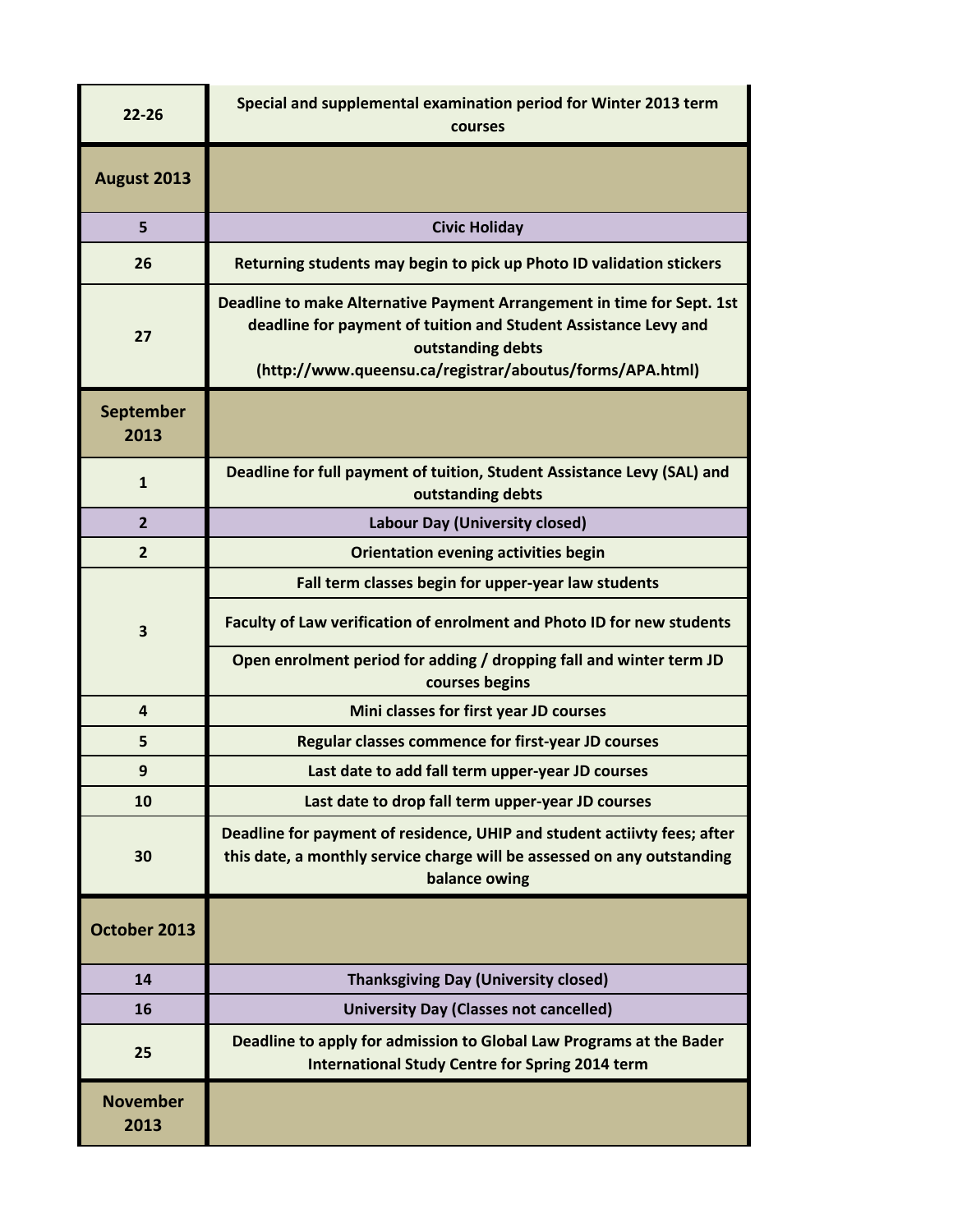| <b>TBD</b>            | <b>Fall Convocation</b>                                                                                                                  |
|-----------------------|------------------------------------------------------------------------------------------------------------------------------------------|
|                       | First date to Apply to Graduate in Spring 2014                                                                                           |
| $\mathbf{1}$          | Last date to apply for admission to first year of the JD program in 2014-15                                                              |
|                       | through OLSAS (http://www.ouac.on.ca/olsas)                                                                                              |
|                       | Deadline to apply for relief from December exam conflicts and to obtain                                                                  |
|                       | language-based accommodations through the Exams Office of the                                                                            |
|                       | <b>University Registrar</b><br>(http://www.queensu.ca/registrar/currentstudents/exams/conflicts.html)                                    |
| 7                     |                                                                                                                                          |
|                       | Deadline to obtain recommendations for disability-based accommodations                                                                   |
|                       | and short-term medical conditions from Health, Counselling and Disability<br><b>Services for December exams</b>                          |
|                       | (http://www.queensu.ca/registrar/currentstudents/exams/specialarrange                                                                    |
|                       | ments.html)                                                                                                                              |
| 11                    | Remembrance Day (Classes cancelled from 10:30 to 11:30 a.m.)                                                                             |
| 29                    | <b>Fall term classes end</b>                                                                                                             |
| <b>Nov 30 - Dec 3</b> | Fall term pre-examination study period                                                                                                   |
| December 2013         |                                                                                                                                          |
| $4 - 20$              | <b>Examination period (TENTATIVE)</b>                                                                                                    |
| 6                     | <b>Commemoration Day (no examinations)</b>                                                                                               |
| 31                    | <b>Fall term ends</b>                                                                                                                    |
| January 2014          |                                                                                                                                          |
| $\mathbf{1}$          | <b>New Year's Day (Statutory holiday)</b>                                                                                                |
| $\mathbf{1}$          | <b>Winter Term begins</b>                                                                                                                |
| 6                     | Winter term classes begin                                                                                                                |
| 10                    | Last date to apply to participate in international exchange programs<br>administered by the Faculty of Law for the 2014-15 academic year |
| 13                    | Last date to add winter term JD courses                                                                                                  |
| 14                    | Last date to drop winter term JD courses                                                                                                 |
| <b>February 2014</b>  |                                                                                                                                          |
| $3 - 7$               | Special and supplemental examination period for fall term courses                                                                        |
| 17                    | <b>Family Day (classes will not be held)</b>                                                                                             |
| $17 - 21$             | <b>Reading Week</b>                                                                                                                      |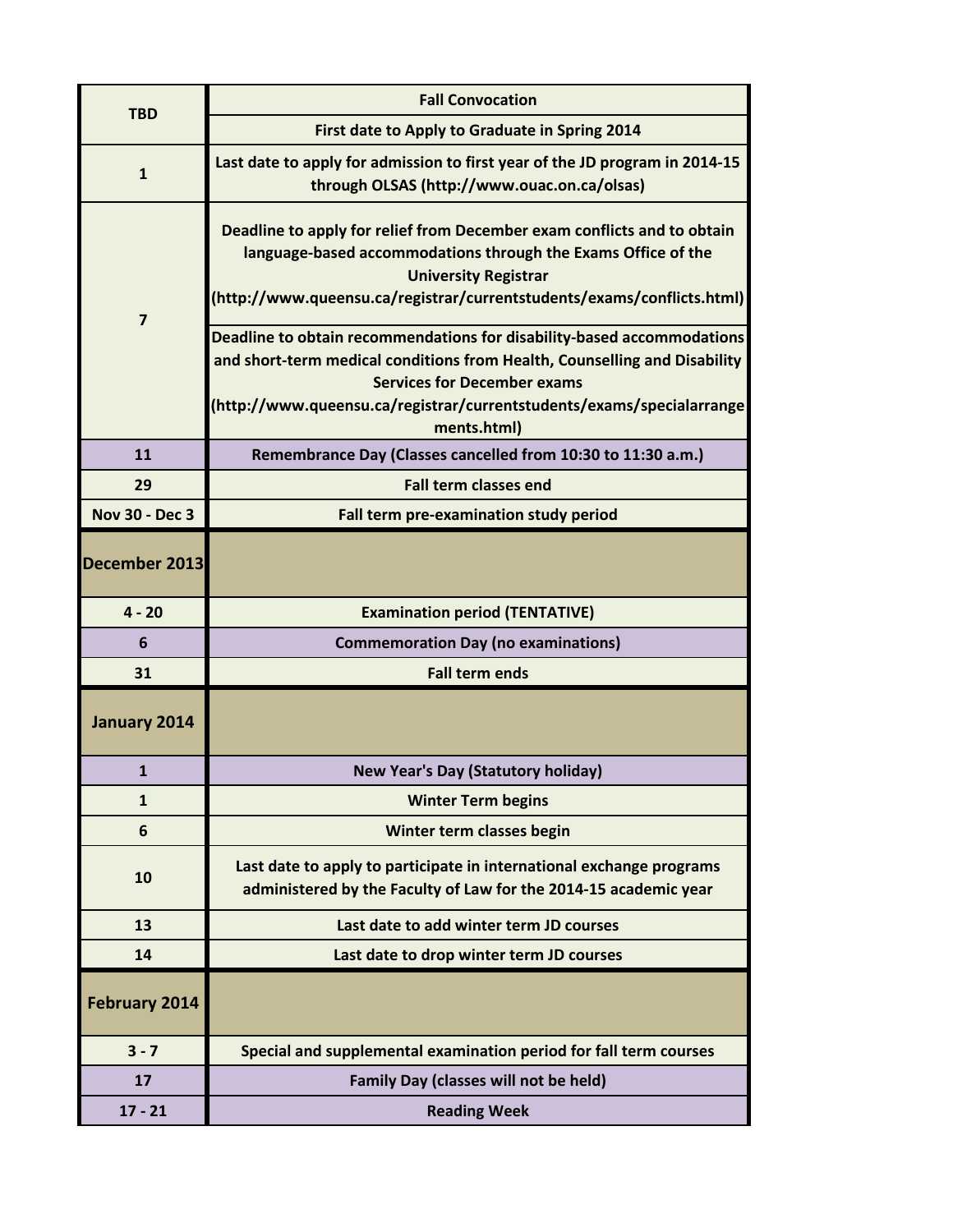| 28                | Last date to apply for a domestic or international letter of permission for<br>2014-15                                                                                                                                                                                         |
|-------------------|--------------------------------------------------------------------------------------------------------------------------------------------------------------------------------------------------------------------------------------------------------------------------------|
| <b>March 2014</b> |                                                                                                                                                                                                                                                                                |
|                   | <b>Welcome Day</b>                                                                                                                                                                                                                                                             |
| $\overline{7}$    | Deadline to apply for relief from April exam conflicts and to obtain<br>language-based accommodations through the Exams Office of the<br><b>University Registrar</b><br>(http://www.queensu.ca/registrar/currentstudents/exams/conflicts.html)                                 |
|                   | Deadline to obtain recommendations for disability-based accommodations<br>and short-term medical conditions from Health, Counselling and Disability<br><b>Services for April exams</b><br>(http://www.queensu.ca/registrar/currentstudents/exams/specialarrange<br>ments.html) |
| <b>April 2014</b> |                                                                                                                                                                                                                                                                                |
| $\overline{a}$    | Winter term classes end                                                                                                                                                                                                                                                        |
| $5 - 9$           | Winter term pre-examination study period                                                                                                                                                                                                                                       |
| $10 - 28$         | <b>Examination period (TENTATIVE)</b>                                                                                                                                                                                                                                          |
| 18                | <b>Good Friday (University closed)</b>                                                                                                                                                                                                                                         |
| 30                | <b>Winter term ends</b>                                                                                                                                                                                                                                                        |
| <b>May 2014</b>   |                                                                                                                                                                                                                                                                                |
| $\mathbf{1}$      | Last date to apply for admission to upper-year of the JD program in 2014-<br>15 through OLSAS (http://www.ouac.on.ca/olsas/)                                                                                                                                                   |
| 9                 | Global Law Program students to arrive at the Bader International Study<br><b>Centre</b>                                                                                                                                                                                        |
| 12                | Spring term classes in the Global Law Programs at the Bader International<br><b>Study Centre begin</b>                                                                                                                                                                         |
| 19                | Victoria Day (statutory holiday)                                                                                                                                                                                                                                               |
| 26                | <b>Global Law Program Public International Law examination</b>                                                                                                                                                                                                                 |
| <b>June 2014</b>  |                                                                                                                                                                                                                                                                                |
| <b>TBD</b>        | Spring Convocation: Dates will be determined in Fall 2013. Please refer to<br>http://www.queensu.ca/registrar/currentstudents/convocation/ceremonies<br>.html to view these dates.                                                                                             |